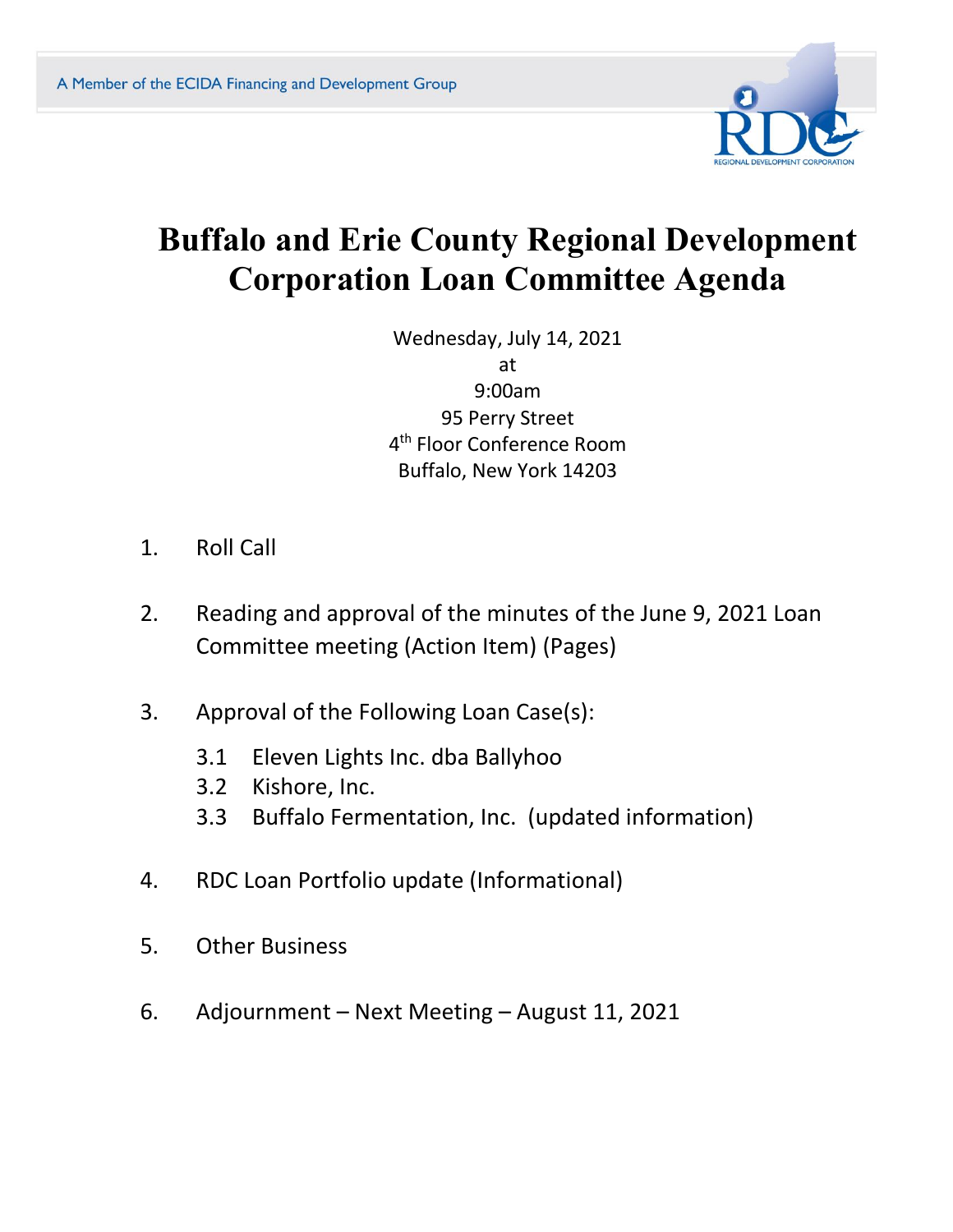### **MINUTES OF THE LOAN COMMITTEE OF THE BUFFALO AND ERIE COUNTY REGIONAL DEVELOPMENT CORPORATION (RDC)**

| <b>DATE AND PLACE:</b>  | June 9, 2021, held via telephone conference. Governor Cuomo's<br>Executive Order 202.1, as amended, issued in response to the<br>Coronavirus (COVID-19) crisis, suspended Article 7 of the Public<br>Officers Law to the extent necessary to permit any public body to<br>take actions without permitting in public in-person access to such<br>meetings and authorized such meetings to be held remotely by<br>conference call or other similar service, provided the public has the<br>ability to view or listen to such proceedings and that the meeting is<br>recorded and transcribed. |
|-------------------------|---------------------------------------------------------------------------------------------------------------------------------------------------------------------------------------------------------------------------------------------------------------------------------------------------------------------------------------------------------------------------------------------------------------------------------------------------------------------------------------------------------------------------------------------------------------------------------------------|
| <b>LIVE STREAMED:</b>   | This meeting is being live-streamed and made accessible on the<br>ECIDA's website at www.ecidany.com.                                                                                                                                                                                                                                                                                                                                                                                                                                                                                       |
| <b>MEMBERS PRESENT:</b> | Hon. Joseph H. Emminger, Rebecca Gandour, Nancy LaTulip, and<br>Michael A. Taylor                                                                                                                                                                                                                                                                                                                                                                                                                                                                                                           |
| <b>MEMBERS ABSENT:</b>  | Denise Abbott, David McKinley and Royce L. Woods                                                                                                                                                                                                                                                                                                                                                                                                                                                                                                                                            |
| <b>OTHERS PRESENT:</b>  | John Cappellino, Chief Executive Officer; Mollie Profic, Chief<br>Financial Officer; Atiqa Abidi, Assistant Treasurer; Gerald<br>Manhard, Chief Lending Officer; Daryl Spulecki, Credit Analyst;<br>Grant Lesswing, Business Development Officer; Robbie<br>McPherson, Director, Marketing & Communication; Brian Krygier,<br>System Analyst; Carrie Hocieniec, Administrative Coordinator;<br>Beth O'Keefe, Business Development Officer; Pat Smith,<br>Bookkeeper; Robert Murray, Esq., Harris Beach PLLC and Kevin<br>Zanner, Esq., Hurwitz & Fine                                       |
| <b>GUESTS:</b>          | None.                                                                                                                                                                                                                                                                                                                                                                                                                                                                                                                                                                                       |

There being a quorum present at 9:02 a.m., the Meeting of the Members of the Buffalo and Erie County Regional Development Corporation Loan Committee was called to order by Chair, Mr. Emminger.

#### **MINUTES**

Upon motion made by Mr. Taylor, and seconded by Ms. LaTulip, and unanimously carried, it was:

> **RESOLVED,** that the minutes of the RDC Loan Committee meeting of May 12, 2021 are hereby approved.